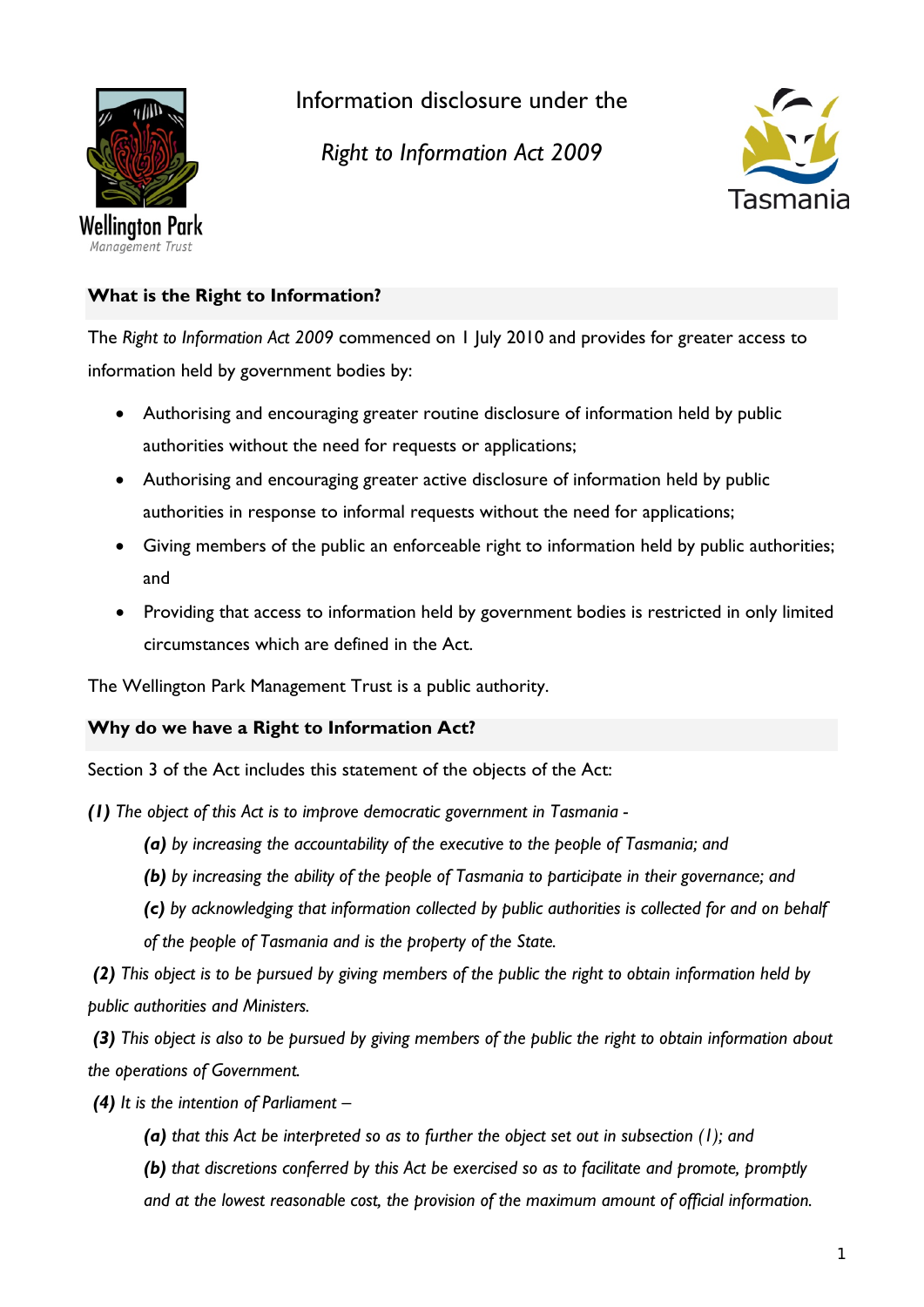### **How do I get access to information?**

The Wellington Park Management Trust is required by the *Right to Information Act 2009* to make information available to the public through proactive disclosure; this means we are to routinely make information available which will assist the public in understanding what it is we do and how we do it.

This is may be done via: our website; publications e.g. fact sheets or discussion papers; or our Annual Report.

Some information is not released in this way, either because it is not of general public interest or because it is information the Trust would need to assess against the exemptions in the *Right to Information Act 2009* prior to disclosure.

If you cannot find the information via one of the means below contact the Trust and we may be able to assist you in finding it or we may give it to you. If it is not freely available we will assist you to make an application for an assessed disclosure.

You may find information from the Wellington Park Management Trust in one of the following ways:

### **Direct from the Trust**

- Search the Wellington Park Management Trust website: [www.wellingtonpark.org.au](http://www.wellingtonpark.org.au/)
	- o Look in our Annual Reports
	- o Look at our publications
- Email the Wellington Park Office: [info@wellingtonpark.org.au](mailto:info@wellingtonpark.org.au)
- Give the Wellington Park Office a call on 6238 2176

### **Through the State Library**

The Trust is required to lodge reports and management plans with the State Library.

- Search for information on the State Library website: [www.statelibrary.tas.gov.au](http://www.statelibrary.tas.gov.au/)
- Email the State Library: [state.library@education.tas.gov.au](mailto:state.library@education.tas.gov.au)
- Call the State Library on 6233 7511

#### **Applications for assessed disclosure**

• Applications for information need to be made to the department, authority or council holding the relevant information or that is most closely linked to the information. A webpage containing information like this one is available for most other public authorities.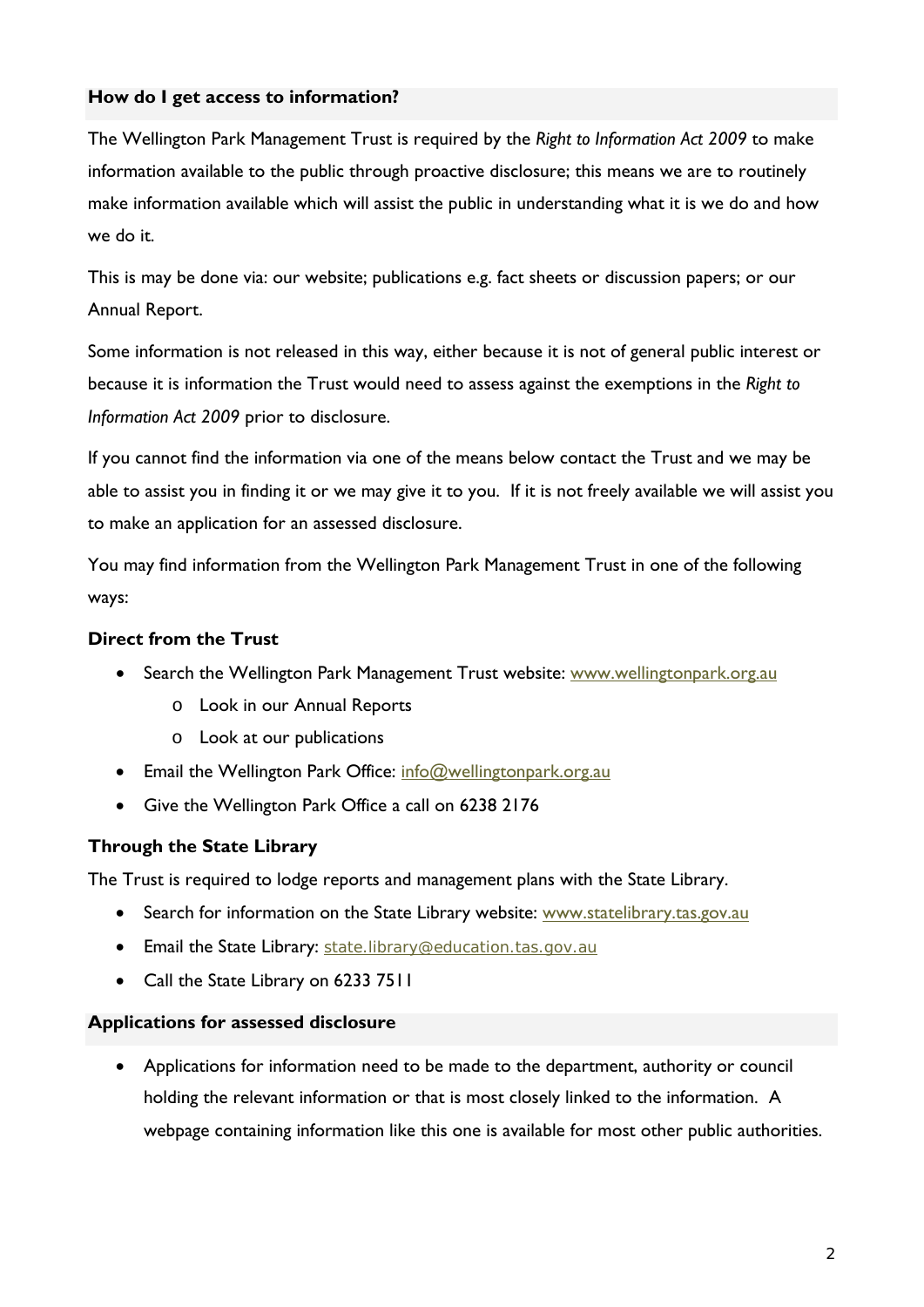• Applications for the Wellington Park Management Trust are to be addressed to:

Manager Wellington Park Management Trust GPO Box 503 Hobart TAS 7001

Or by email: [info@wellingtonpark.org.au](mailto:info@wellingtonpark.org.au)

A form is available to assist you to make an application – you can download the form from our [website.](http://www.wellingtonpark.org.au/right-to-information/)

- If you are not using the form, please note that your applications must be made in writing and include the information which is requested in the form; this is a requirement of Regulation 4 of the *Right to Information Regulations 2010*.
- Applications are to be accompanied by the application fee. This fee is 25 fee units, which is \$41.25 as at 1 July 2021 and is indexed annually.
- You may apply to have the fee waived if:
	- o You are in financial hardship we take that to mean that you are on income support payments (we would usually ask to see evidence that you are in receipt of Centrelink or veterans affairs payments);
	- o Where you are a Member of Parliament and the application is in connection with your official duty; or
	- o You are able to demonstrate that the information sought is intended for a purpose that is of general public interest or benefit.
- **Make sure you have looked for the information before you make a formal application, because if the information is otherwise available your application may be refused without the return of you application fee.**

### **What will we do once we have your application?**

- We will check your application to make sure we have the information we need and that you have paid the application fee (or we will waive the fee).
- We may transfer your application to another public authority if we do not believe we are best placed to provide you with the information.
- Before your application is accepted, we may need to contact you to ask you about your application; this will help us to understand your request.